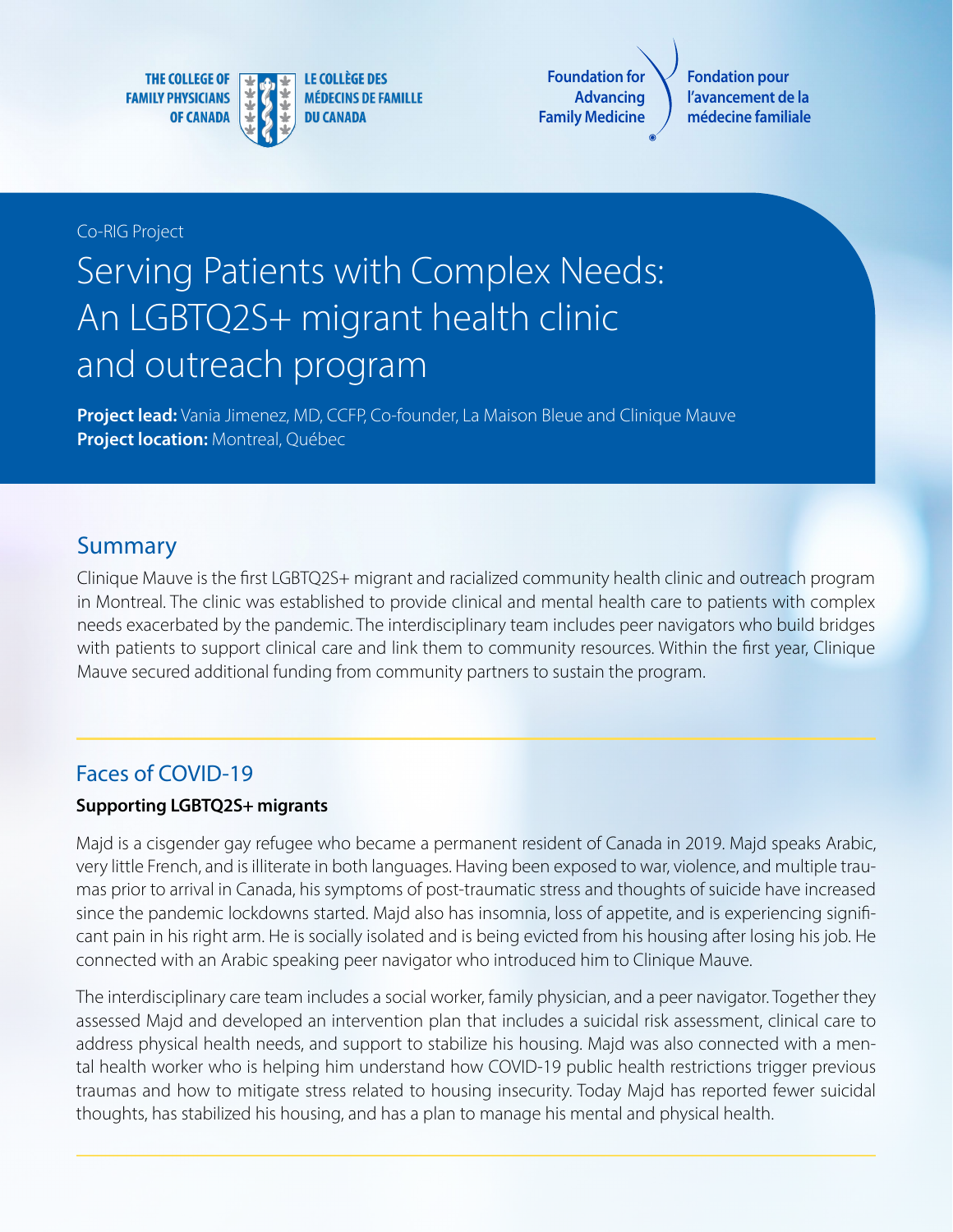## Project detail

Many people in the migrant LGBTQ2S+ community in Montreal experience high rates of depression, anxiety, suicide, and risk for sexually transmitted infections. They also face many barriers to accessing care and services due to discrimination, social isolation, language, culture, and trauma, many of which have worsened as a result of the pandemic.

With Co-RIG funding Dr. Vania Jimenez established Clinique Mauve in Montreal with support from Dr. Pierre-Paul Tellier of McGill University, Edward Lee of the University of Montreal, and community partners.

Clinique Mauve is the first-ever community health clinic and peer navigator outreach program in Montreal for racialized, migrant, and asylum-seeking LGBTQ2S+. It is based on the model of Maison Bleue, an innovative community organization that offers services to vulnerable pregnant women. The clinic focuses on migrant LGBTQ2S+ and racialized patients who have complex needs such as untreated mental health challenges, crisis situations such as suicidal ideation, and trans individuals seeking gender affirming care.

The interdisciplinary team includes family physicians, nurse practitioners, social workers, and mental health workers who collaborate to provide community-based clinical and mental health care. The addition of peer navigators, individuals with similar lived experience to the population being served, was considered particularly important to the success of the program.

## Impact

- **• Enhancing family medicine:** Regular meetings of the interdisciplinary team, including the peer worker, focus on the overall needs of patients, including mental health and outreach approaches. This helps identify and quickly respond to emerging patient concerns, including housing and food security resources.
- **• Person-centred approach:** The peer navigator role is critical to helping build trust between patients and care providers. Recognizing language and cultural barriers between patient and care team, the peer navigator helps ensure patient needs are appropriately identified, addressed, and supported.

## Results to date

• LGBTQ2S+ migrant and trans diversity training provided to 50 health care personnel and community workers to enable them to be supportive at all levels of care. This helped establish a non-judgemental and supportive care setting.

- **• Quality improvement:** The clinic's intake protocol includes a vulnerability assessment to prioritize access for those with greatest need. It is responsive to the particular needs of LGBTQ2S+ sub-groups such as trans migrants, cis LBQ migrant women, cis GBQ migrant men, MSM, or WSW, and enables a tailored and coordinated approach to care delivery.
- **• Building capacity:** Clinique Mauve has already received support from several organizations to expand their peer navigation and outreach within the LGBTQ2S+ migrant community. A thorough evaluation will serve to improve the model and encourage its adoption elsewhere in Canada.
- Support provided to 80 LGBTQ2S+ migrants including the provision of information and supports related to COVID-19, food security, and housing.